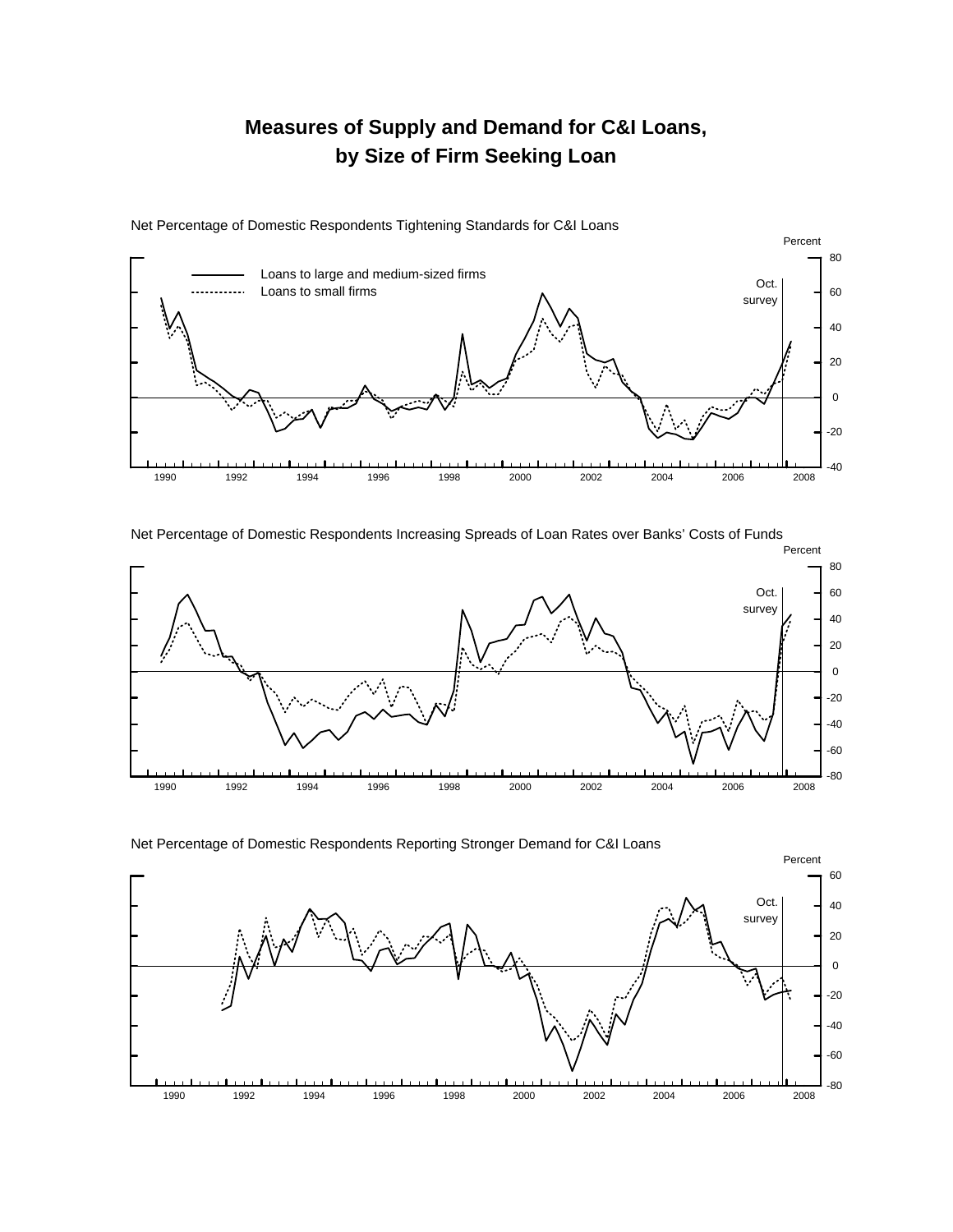## **Measures of Supply and Demand for Commercial Real Estate Loans**



Net Percentage of Domestic Respondents Tightening Standards for Commercial Real Estate Loans

Net Percentage of Domestic Respondents Reporting Stronger Demand for Commercial Real Estate Loans

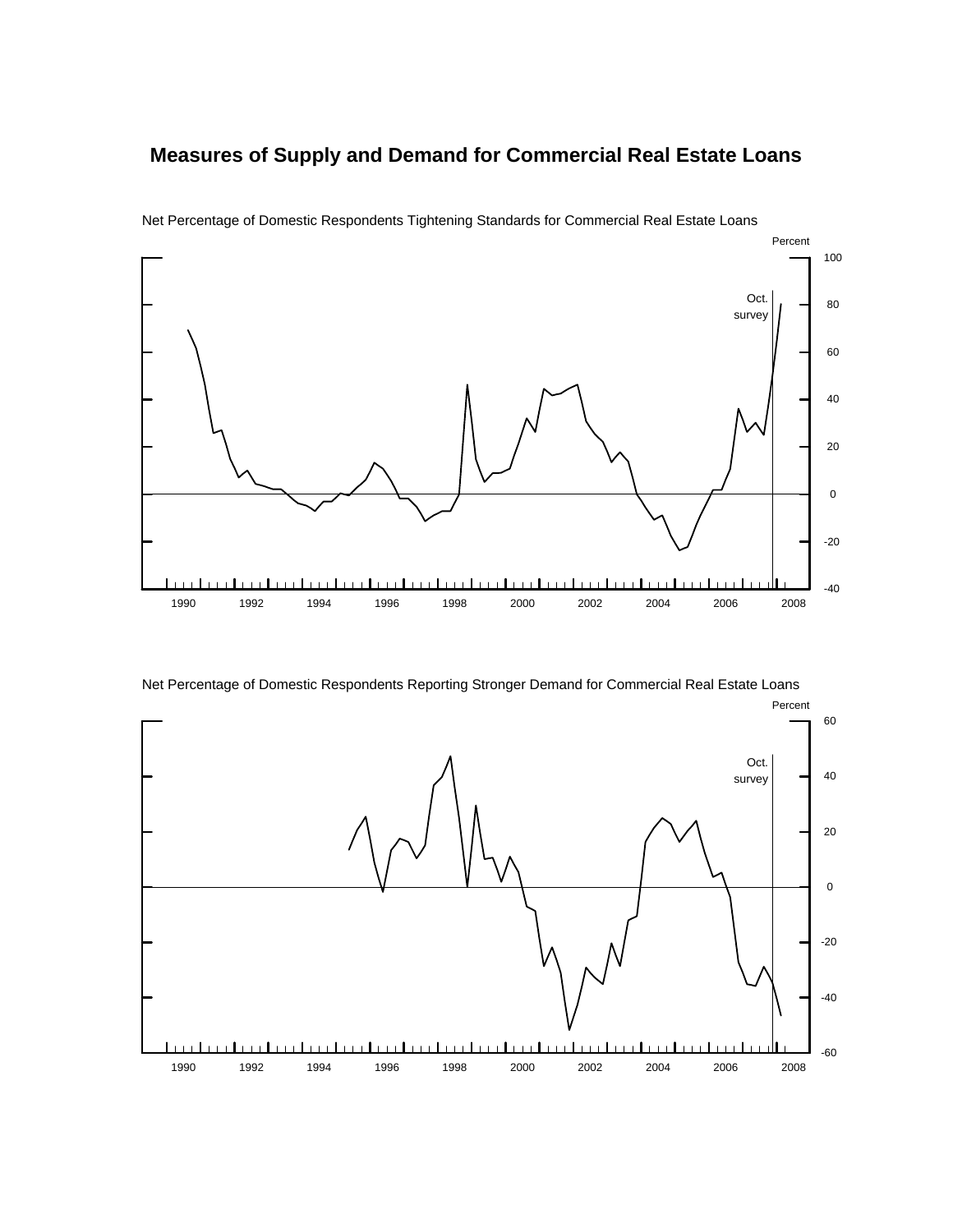## **Measures of Supply and Demand for Residential Mortgage Loans**



Net Percentage of Domestic Respondents Tightening Standards for Residential Mortgage Loans

Note. For data starting in 2007:Q2, changes in standards for prime, nontraditional, and subprime mortgage loans are reported separately.



Net Percentage of Domestic Respondents Reporting Stronger Demand for Residential Mortgage Loans

Note. For data starting in 2007:Q2, changes in demand for prime, nontraditional, and subprime mortgage loans are reported separately.